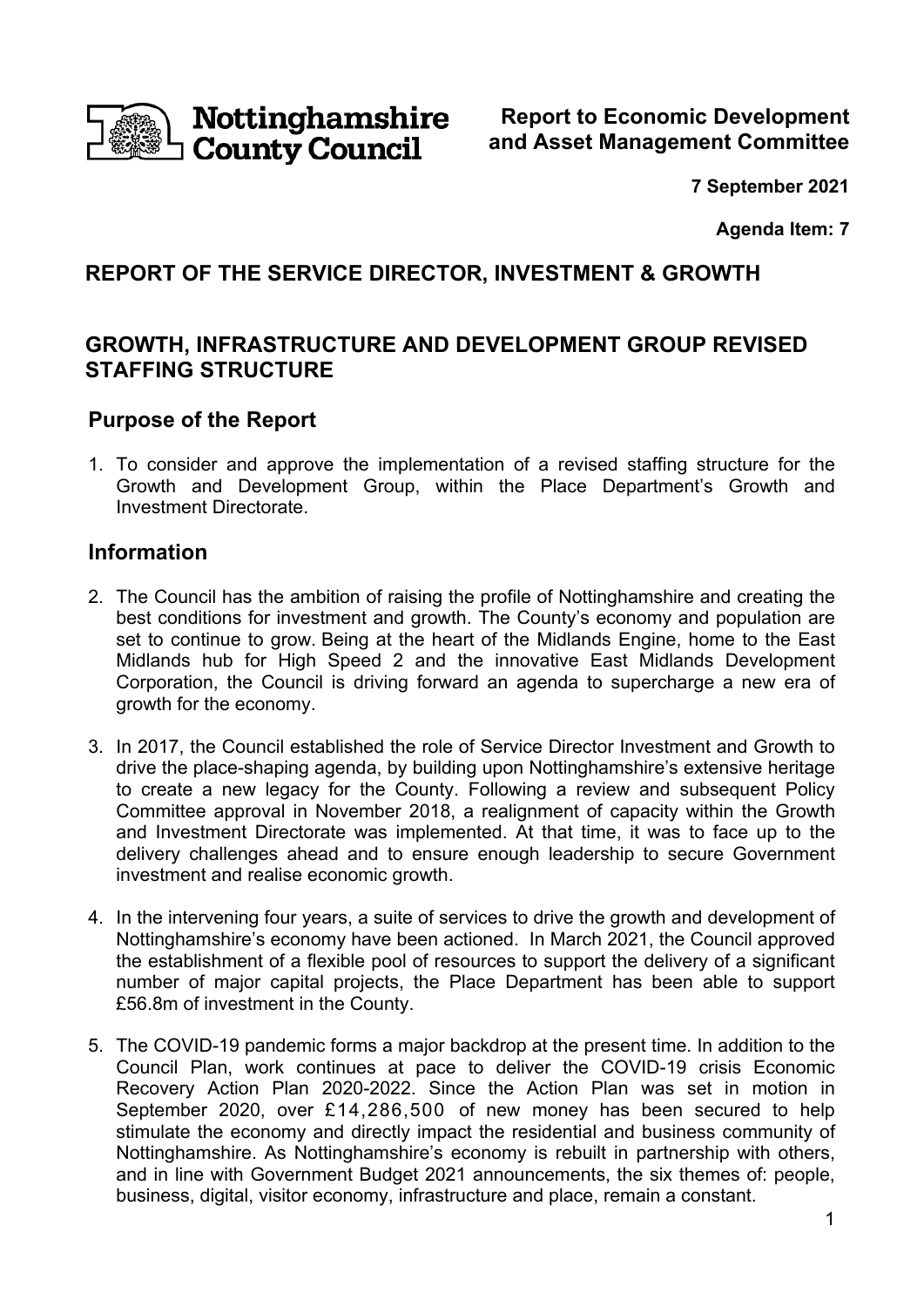- 6. In addition to the impact of COVID-19, more recent Government funding announcements have required the County Councils or Tier 1 Authorities to either take lead responsibility for:
	- a) funding initiatives such as the UK Community Renewal Fund (CRF) which will be a pre-cursor to the United Kingdom Shared Prosperity Fund (UKSPF) where the Government has committed to this fund operating throughout the UK from 2022 and on average will reach around £1.5bn per year, or
	- b) developing region-wide partnerships to submit bids for multi-million-pound major economic initiatives such as the Freeports (secure customs zones where different customs rules apply) and the Spherical Tokamak for Energy Production (STEP) programme to design and construct a prototype fusion power plant.
- 7. This is new work that would previously have been undertaken by the Derby, Derbyshire, Nottingham and Nottinghamshire Local Enterprise Partnership (D2N2 LEP). Alongside the Budget in March, the Government announced a review of the role and function of LEPs and they do not have a formal role to play in the two new funds as set out above.
- 8. To ensure people and businesses in the County continue to receive the skills, business development and economic support necessary and to position the County to access Government funding, it is important we review our capacity and resources in the Growth and Investment Division.

### The Proposal

- 9. It is proposed that the existing Growth & Development division be renamed to become the Growth, Infrastructure & Development division.
- 10. At July 2021 EDAM Committee agreed a new focus for Transport Programme Delivery Team, to concentrate in two main work areas. A project management remit to provide the necessary significant infrastructure and a wider transport related investment, growth and planning initiatives remit at a regional and national level. The new team will ensure Nottinghamshire is more ready to take advantage of any new significant funding streams to provide the necessary infrastructure to deliver growth. This refocussed Transport Programme Delivery team fits with in with the Growth & Developments scope of work therefore the team will move from its current position within the division, Planning, into the new Growth, Infrastructure and Development division.
- 11. It is also proposed that the number of Senior Economic Development Officer roles within the existing Growth and Development team is increased, from three to five. This is to provide dedicated capacity for each of the COVID-19 Economic Recovery Action Plan priority themes. It will provide an increase in leadership capacity to move major projects forward. These posts will develop, review and proactively drive performance in their respective theme areas. They will develop strategies and action plans to ensure delivery. The increase in Senior Economic Development Officer posts will be offset by a reduction of three Growth & Economic Development Officer posts
- 12. Additionally, two Assistant Growth & Economic Development Officer roles will be created to provide operational and project support across all programmes. These will be new posts which not only provide clearer job progression opportunities within the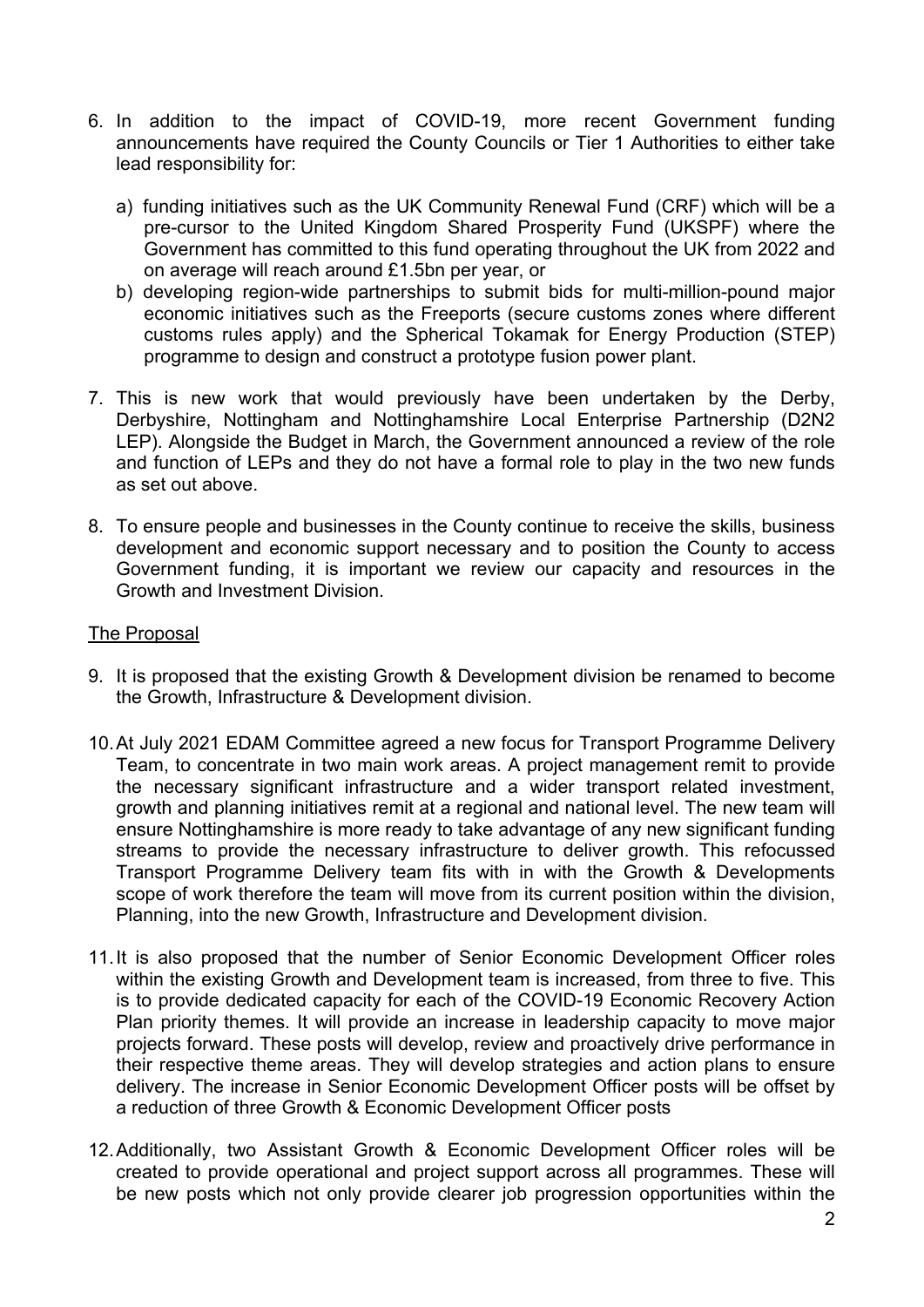team but also fills the gap to ensure there are enough resource to help prepare bids for submission and monitor progress and performance on projects.

- 13. The costs can be met within the existing revenue budget allocated to this division. The current structure is illustrated at **Appendix A**, with the proposed revision at **Appendix B** (which for completeness, also identifies all the posts which are externally funded and are on fixed-term contracts).
- 14. Given increased responsibilities for driving the recovery and sustainable growth across the Place Department and with Council partners, there will also be a transformation remit within the new Division. Two service transformation posts will be transferred from the Corporate Projects and Programmes Team in the Chief Executives Department to report to the Group Manager Growth, Infrastructure and Development. Their costs are met from existing revenue budgets and if Member approval is given for this revised structure, they will be transferred along with the incumbent post holders when the new structure goes live.

### **Other Options Considered**

15. Undeniably, COVID-19 has impacted our communities, businesses and the Council itself in terms of delivery of services and financial resources. As the report sets out, funding arrangements between Government and Local Authorities and the relationship between the two has changed, with more responsibility on this Council to own, operate and manage funding as well as bid for significant funding opportunities. Therefore the 'do nothing' option has been discounted.

#### **Reason for Recommendations**

16. The recommendation will build a team which supports the Council's strong mandate to drive recovery, renewal and sustainable growth in the local economy and help define the post-pandemic future legacy for Nottinghamshire.

# **Statutory and Policy Implications**

17. This report has been compiled after consideration of implications in respect of crime and disorder, data protection and information governance finance, human resources, human rights, the NHS Constitution (public health services), the public sector equality duty, safeguarding of children and adults at risk, service users, smarter working, sustainability and the environment and where such implications are material they are described below. Appropriate consultation has been undertaken and advice sought on these issues as required.

#### **Financial Implications**

18. The financial implications are detailed in paragraph 13. There is no additional cost implication to this proposed restructure with costs being picked up within existing staffing and initiatives budgets.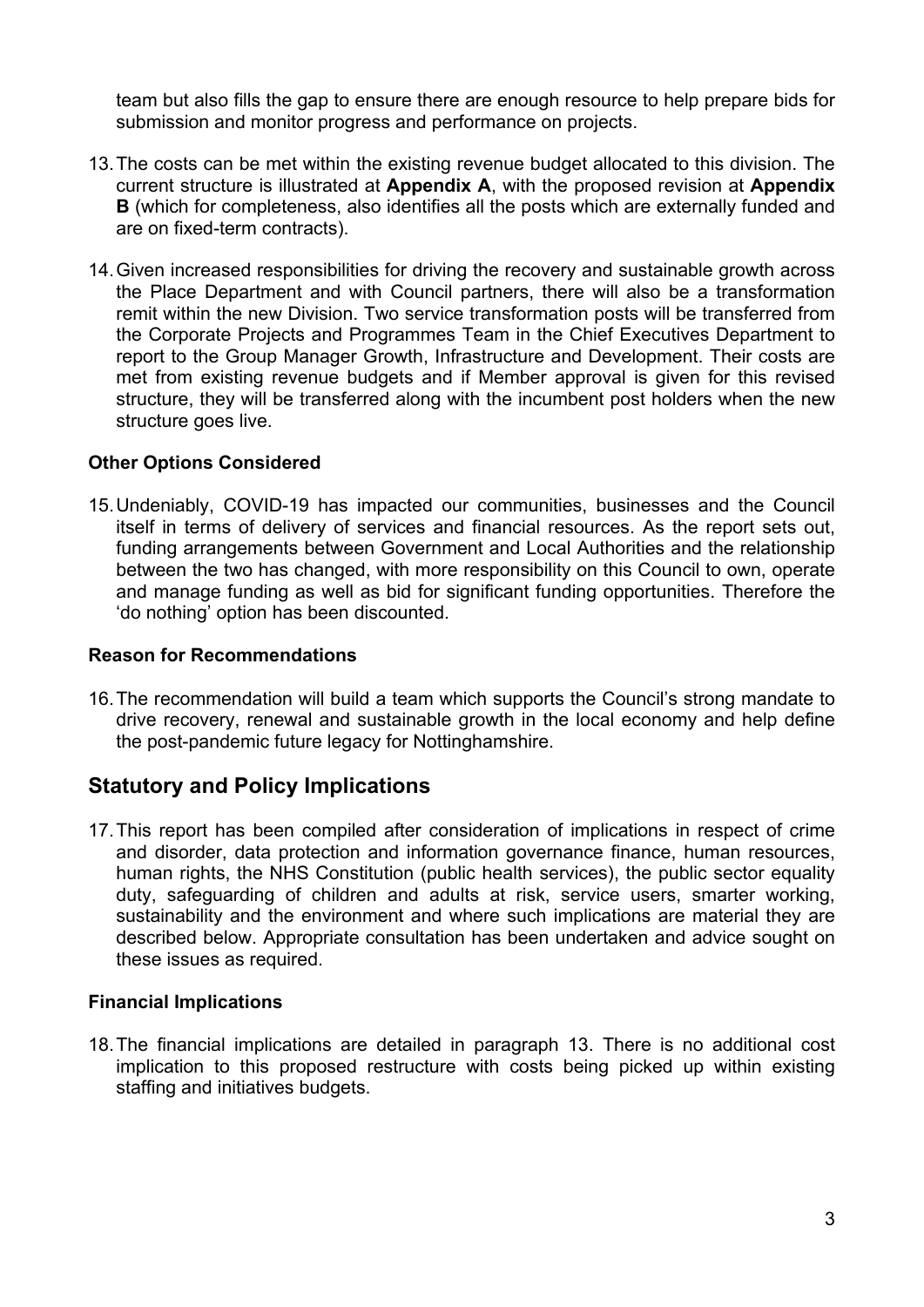### **Public Sector Equality Duty implications**

19. The restructuring of the Growth and Development part of the Growth and Investment Group will be carried out in accordance with Nottinghamshire County Council's employment and equalities policy.

#### **Human Resources Implications**

20. The proposal has been subject to a three-week formal consultation period and there is ongoing discussion with the affected staff and their union representatives about the proposed changes.

#### **Implications for Sustainability and the Environment**

21. On top of contributing towards financial stability, the officer and departmental structure needs to reflect the priorities for the Council, particularly the climate and environmental challenges and ambitions for sustainable growth. The proposed structure for the Growth and Development Group addresses this by reallocating staff resources and enhancing key theme areas. Green growth is central to our economic plan, as evidenced by recent successes in securing Government funding for a Zero Carbon Housing Demonstrator. This is a success on which the additional capacity will help to build.

## **RECOMMENDATIONS**

It is recommended that Committee:

- 1) Approve the restructure of the Growth, Infrastructure and Development team detailed in this report; and
- 2) Authorise the new posts for recruitment.

#### **Matthew Neal**

#### **Service Director, Investment and Growth**

**For any enquiries about this report please contact:** Matthew Neal, Service Director Investment & Growth 0115 977 3822

#### **Constitutional Comments (EP 27/07/2021)**

22. The recommendations fall within the remit of the Economic Development and Asset Management Committee by virtue of its terms of reference.

#### **Financial Comments (RWK 05/08/2021)**

23. The report proposes a new structure for the Growth, Infrastructure and Development team. The estimated cost of the new structure set out in Appendix B can be met from within the existing revenue budget provision for staffing.